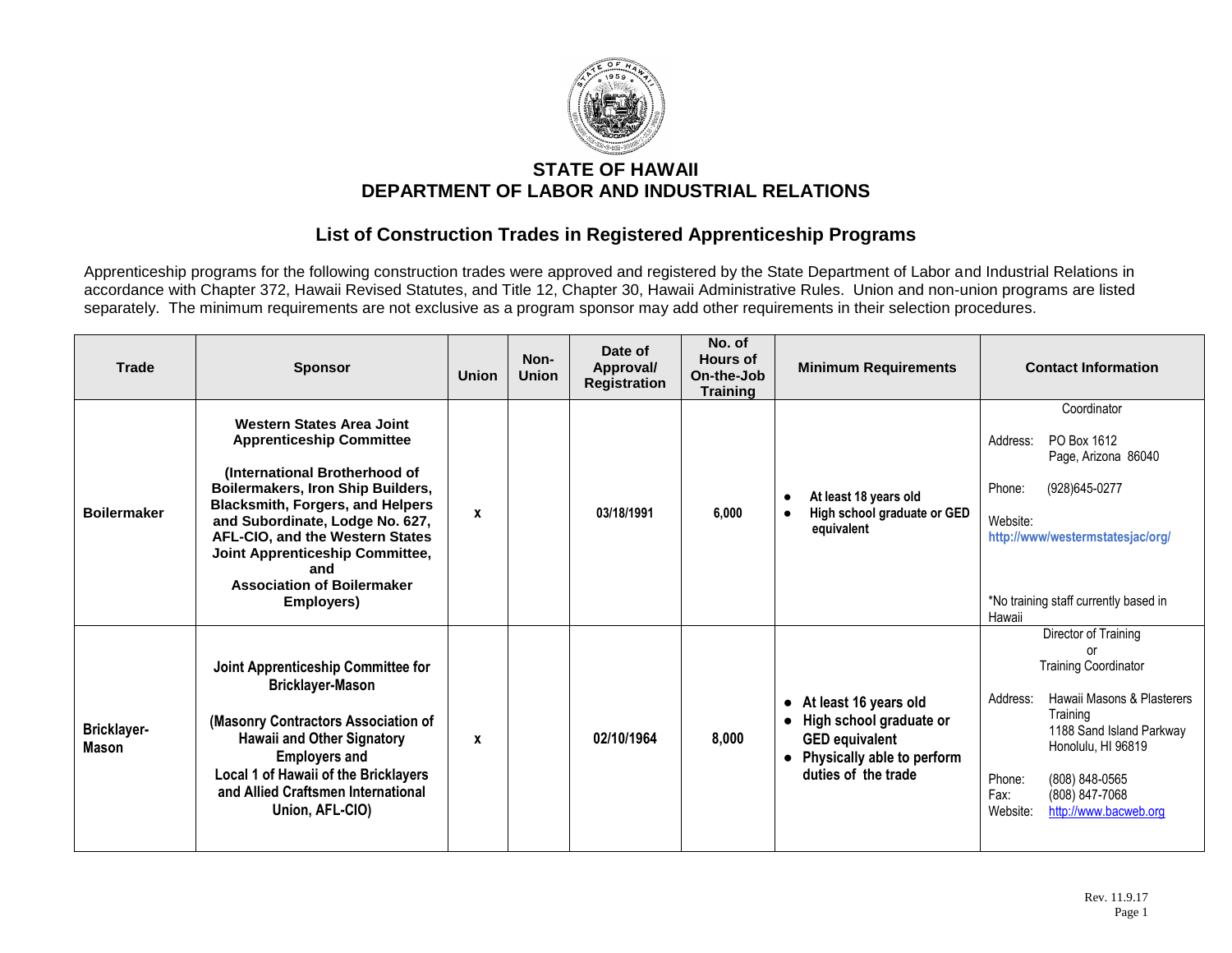| <b>Trade</b>           | <b>Sponsor</b>                                                                                                                                                                                                                                                                                                                                                                        | <b>Union</b> | Non-<br><b>Union</b> | Date of<br>Approval/<br><b>Registration</b> | No. of<br><b>Hours of</b><br>On-the-Job<br><b>Training</b> | <b>Minimum Requirements</b>                                                                                                                                                                                                                                           | <b>Contact Information</b>                                                                                                                                                                                                                                                                    |
|------------------------|---------------------------------------------------------------------------------------------------------------------------------------------------------------------------------------------------------------------------------------------------------------------------------------------------------------------------------------------------------------------------------------|--------------|----------------------|---------------------------------------------|------------------------------------------------------------|-----------------------------------------------------------------------------------------------------------------------------------------------------------------------------------------------------------------------------------------------------------------------|-----------------------------------------------------------------------------------------------------------------------------------------------------------------------------------------------------------------------------------------------------------------------------------------------|
| Carpenter              | <b>Carpenters Joint Apprenticeship</b><br><b>Committee</b><br>aka Hawaii Carpenters<br><b>Apprenticeship and Training</b><br>Program<br>(General Contractors Association of<br>Hawaii and Building Industry Labor<br><b>Association and Other Signatory</b><br><b>Contractors and the</b><br><b>United Brotherhood of Carpenters</b><br>and Joiners of America, Local 745<br>AFL-CIO) | $\mathbf{x}$ |                      | 04/01/1964                                  | 8,000                                                      | At least 17 years old<br>$\bullet$<br>• High school diploma or<br>equivalent education, or<br>equivalent work experience<br>• Pass basic math test<br><b>Complete questionnaire</b><br>$\bullet$<br>Able to lift 75 lbs.<br>$\bullet$                                 | Director of Training<br>1311 Houghtailing Street<br>Address:<br>Room 201<br>Honolulu, HI 96817<br>Phone:<br>(808) 848-0794 Ext. 5<br>(808) 841-5961<br>Fax:<br>(808) 841-0300<br>http://www.carpenters.org/<br>Website:                                                                       |
| Carpenter              | <b>Associated Builders and Contractors</b><br><b>Apprenticeship Committee</b>                                                                                                                                                                                                                                                                                                         |              | X                    | 02/08/1990                                  | 8.000                                                      | • At least 18 years old<br>High school diploma or<br>$\bullet$<br><b>GED</b><br>• Full-time employee of a<br>member company for a<br>period of not less than six<br>continuous weeks<br>• Legally able to work<br>• Physically able to perform<br>duties of the trade | Director of Training<br>Address:<br>1375 Dillingham Blvd.<br>Suite 200<br>Honolulu, HI 96817<br>Phone:<br>(808) 845-4887<br>(808) 847-7876<br>Fax:<br>http://www.abchawaii.org/<br>Website:                                                                                                   |
| <b>Cement Finisher</b> | Joint Apprenticeship Committee for<br><b>Cement Finishers</b><br>(Operative Plasterers and Cement<br><b>Finishers International Association,</b><br>Local 630, AFL-CIO, and<br>Local 1 of the International Union of<br><b>Bricklayers and Allied Craftsmen,</b><br>AFL-CIO)                                                                                                          | $\pmb{\chi}$ |                      | 04/01/1961                                  | 8,000                                                      | • At least 16 years old<br>Physically able to perform<br>$\bullet$<br>duties of the trade                                                                                                                                                                             | Director of Training<br>or<br><b>Training Coordinator</b><br>Hawaii Masons &<br>Address:<br><b>Plasterers Training</b><br>1188 Sand Island Parkway<br>Honolulu, HI 96819<br>Phone:<br>(808) 848-0565<br>(808) 847-7068<br>Fax:<br>http://www.opcmia.org/<br>Website:<br>http://www.bacweb.org |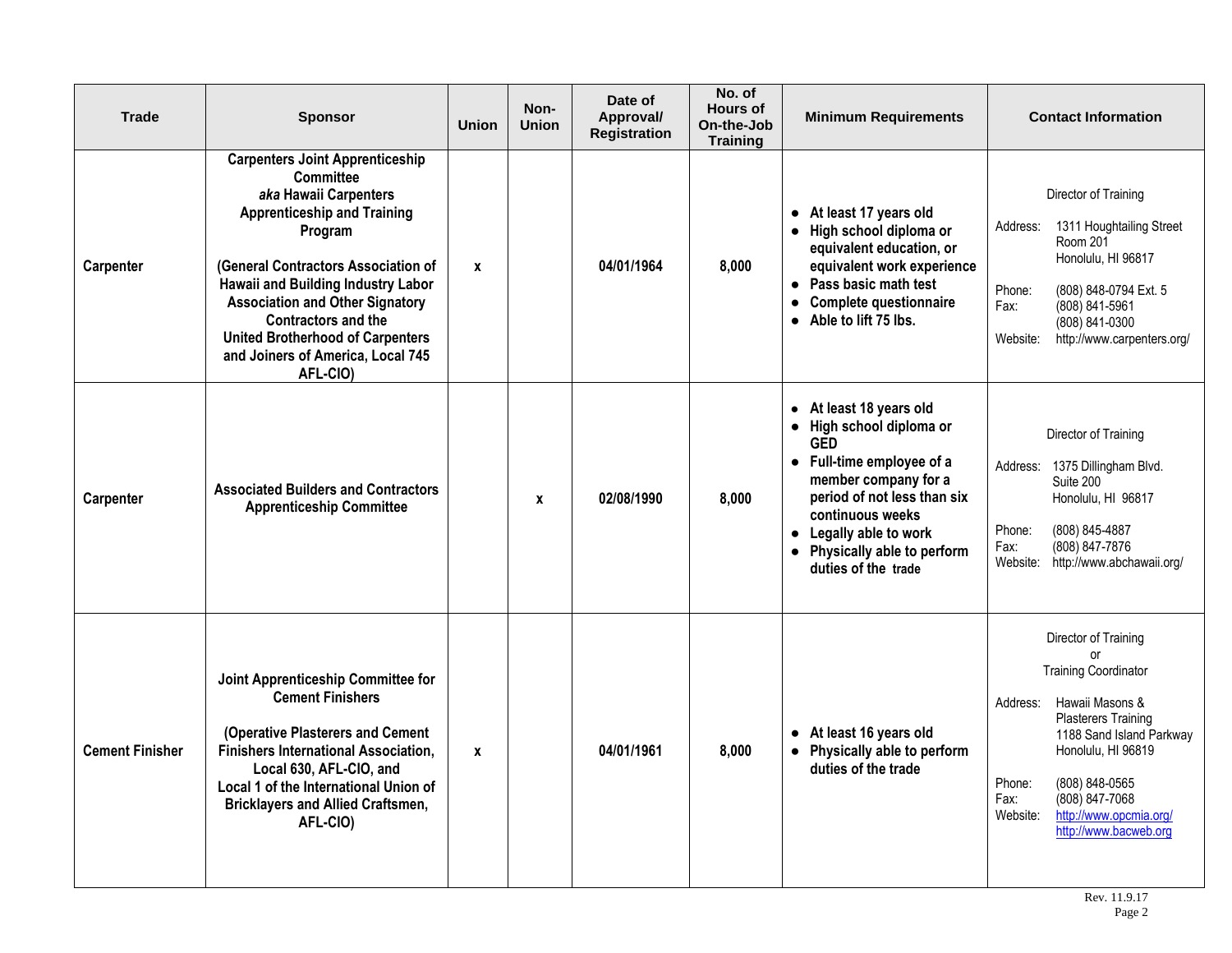| <b>Trade</b>                                               | <b>Sponsor</b>                                                                                                                                                                                                                                                                                                                                                                         | <b>Union</b> | Non-<br><b>Union</b> | Date of<br>Approval/<br><b>Registration</b> | No. of<br><b>Hours of</b><br>On-the-Job<br><b>Training</b> | <b>Minimum Requirements</b>                                                                                                                                                                                                                                                                                          | <b>Contact Information</b>                                                                                                                                                                                                     |
|------------------------------------------------------------|----------------------------------------------------------------------------------------------------------------------------------------------------------------------------------------------------------------------------------------------------------------------------------------------------------------------------------------------------------------------------------------|--------------|----------------------|---------------------------------------------|------------------------------------------------------------|----------------------------------------------------------------------------------------------------------------------------------------------------------------------------------------------------------------------------------------------------------------------------------------------------------------------|--------------------------------------------------------------------------------------------------------------------------------------------------------------------------------------------------------------------------------|
| <b>Construction Craft</b><br>Laborer                       | Hawaii Laborers' Joint<br><b>Apprenticeship Committee</b><br>(International Union of North<br>America, Local 368, and<br><b>Signatory Contractors Association)</b>                                                                                                                                                                                                                     | X            |                      | 02/11/2000                                  | 4,000                                                      | • At least 18 years old<br>• High school diploma or<br><b>GED</b><br>• Driver's license<br>• Successfully complete Pre-<br><b>Construction Apprentice</b><br><b>Evaluation Course</b>                                                                                                                                | Director of Training<br>96-138 Farrington Hwy.<br>Address:<br>Pearl City, HI 96782<br>Phone:<br>(808) 455-7979<br>$(808)$ 456-8689<br>Fax:<br>http://www.liuna.org/<br>Website:                                                |
| Construction<br>Equipment<br>Operator                      | Hawaii Joint Apprenticeship<br><b>Committee for</b><br><b>Operating Engineers</b><br>(General Contractors Labor<br><b>Association and the Building</b><br><b>Industry Labor Association and</b><br><b>International Union of Operating</b><br>Engineers,<br>Local Union #3, AFL-CIO)                                                                                                   | $\mathbf{x}$ |                      | 11/14/1967                                  | 6,000                                                      | • At least 18 years old<br>• High school diploma or<br><b>GED or C-based test</b><br>• Physically able to perform<br>duties of the trade<br>• School transcripts<br><b>Driver's license</b><br>• Current State DOT PUC<br>physical<br>• Pass industry or general<br>knowledge test<br>• Have reliable transportation | <b>State Administrator</b><br>Address: P.O. Box 428<br>Kahuku, HI 96731-0428<br>(808) 232-2001<br>Phone:<br>(808) 232-2217<br>Fax:<br>Website:<br>http://oe3.org/training/                                                     |
| <b>Drywall, Acoustic</b><br>and Lather<br><b>Installer</b> | <b>Carpenters Joint Apprenticeship</b><br><b>Committee</b><br>aka Hawaii Carpenters<br><b>Apprenticeship and Training</b><br>Program<br>(General Contractors Association of<br>Hawaii and Building Industry Labor<br><b>Association and Other Signatory</b><br><b>Contractors and the</b><br><b>United Brotherhood of Carpenters</b><br>and Joiners of America, Local 745,<br>AFL-CIO) | $\mathbf{x}$ |                      | 04/06/1988                                  | 8,000                                                      | • At least 17 years old<br>• High school diploma or<br><b>GED</b><br>• Complete questionnaire<br>Pass basic math test<br>$\bullet$<br>• Able to lift 100 lbs.                                                                                                                                                        | Director of Training<br>1311 Houghtailing Street<br>Address:<br><b>Room 201</b><br>Honolulu, HI 96817<br>(808) 848-0794 Ext. 5<br>Phone:<br>Fax:<br>(808) 848-5961<br>(808) 841-0300<br>Website:<br>http://www.carpenters.org/ |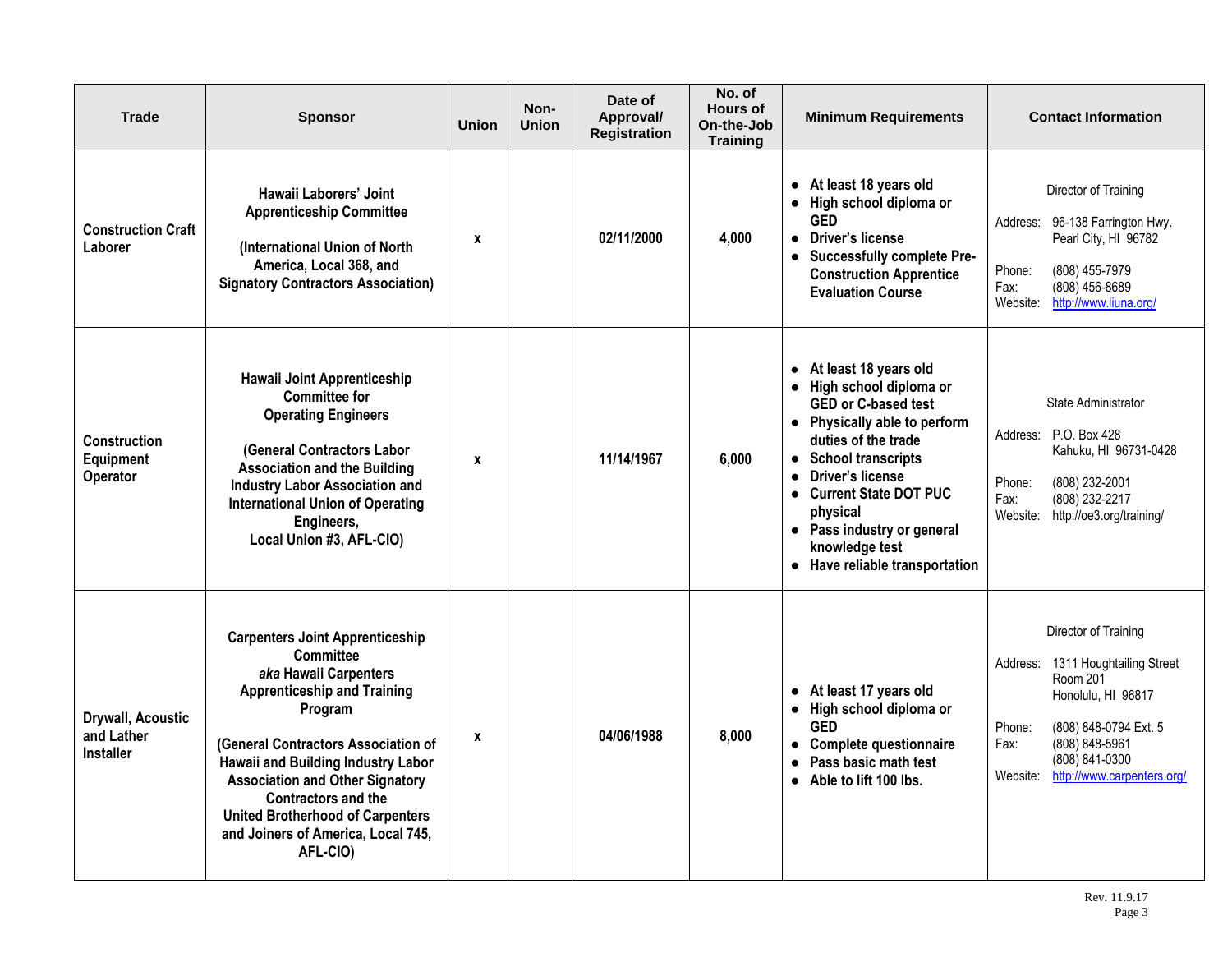| <b>Trade</b>                    | <b>Sponsor</b>                                                                                                                                                                                                     | <b>Union</b> | Non-<br><b>Union</b> | Date of<br>Approval/<br><b>Registration</b> | No. of<br><b>Hours of</b><br>On-the-Job<br><b>Training</b> | <b>Minimum Requirements</b>                                                                                                                                                                                                                                                                                                                                                      | <b>Contact Information</b>                                                                                                                                                                         |
|---------------------------------|--------------------------------------------------------------------------------------------------------------------------------------------------------------------------------------------------------------------|--------------|----------------------|---------------------------------------------|------------------------------------------------------------|----------------------------------------------------------------------------------------------------------------------------------------------------------------------------------------------------------------------------------------------------------------------------------------------------------------------------------------------------------------------------------|----------------------------------------------------------------------------------------------------------------------------------------------------------------------------------------------------|
| <b>Electrical</b><br>Wireperson | <b>PECA-HEW Joint Apprenticeship</b><br><b>Committee</b><br>(Pacific Electrical Contractors<br><b>Association and</b><br>the Hawaii Electrical Workers<br>Division of Laborers International,<br><b>Local 368)</b> | $\mathbf x$  |                      | 11/20/1991                                  | 10,000                                                     | • At least 18 years old<br>• High school diploma or<br><b>GED</b><br>Pass color code test<br>Pass aptitude test<br>$\bullet$<br>• Transcript of high school<br>or post high school<br>courses<br>• Pass one-year high school<br>Algebra 1 (not pre-Algebra)<br>or higher<br>• Valid driver's license                                                                             | <b>Training Coordinator</b><br>1617 Palama Street<br>Address:<br>Honolulu, HI 96817<br>Phone:<br>(808) 841-5877 Ext 234<br>Fax:<br>(808) 847-7829<br>Website:<br>N/A                               |
| Electrician                     | <b>Associated Builders and Contractors</b><br><b>Apprenticeship Committee</b>                                                                                                                                      |              | $\mathbf{x}$         | 02/08/1990                                  | 10,000                                                     | • At least 18 years old<br>• High school diploma or<br><b>GED</b><br>• Full-time employee of a<br>member company for a<br>period of not less than six<br>continuous weeks<br>• Legally able to work<br>• Physically able to perform<br>duties of the trade<br>• Pass eye examination for<br>color blindness<br>• Completed one-year high<br>school algebra (not pre-<br>algebra) | Director of Training<br>1375 Dillingham Blvd.<br>Address:<br>Suite 200<br>Honolulu, HI 96817<br>Phone:<br>(808) 845-4887<br>Fax:<br>(808) 847-7876<br>Website:<br>http://www.abchawaii.org/        |
| (Electrician)<br>Wireperson     | <b>Hawaii Electricians Joint</b><br><b>Apprenticeship Committee</b><br>(International Brotherhood of<br><b>Electrical Workers (IBEW)</b><br>Local 1186, AFL-CIO, and<br><b>Signatory Employers)</b>                | $\mathbf x$  |                      | 04/08/1947                                  | 10,000                                                     | • At least 18 years old<br>• High school diploma or<br><b>GED</b><br>• Complete the National Joint<br>Apprenticeship and<br><b>Training Committee Math</b><br>Course or one-year high<br>school Algebra 1<br><b>Transcript of high school</b><br>or post high school                                                                                                             | Apprenticeship or Training Coordinator<br>1935 Hau Street<br>Address:<br>Room 301<br>Honolulu, HI 96819<br>Phone:<br>(808) 847-0629<br>(808) 843-8818<br>Fax:<br>Website:<br>http://www.njatc.org/ |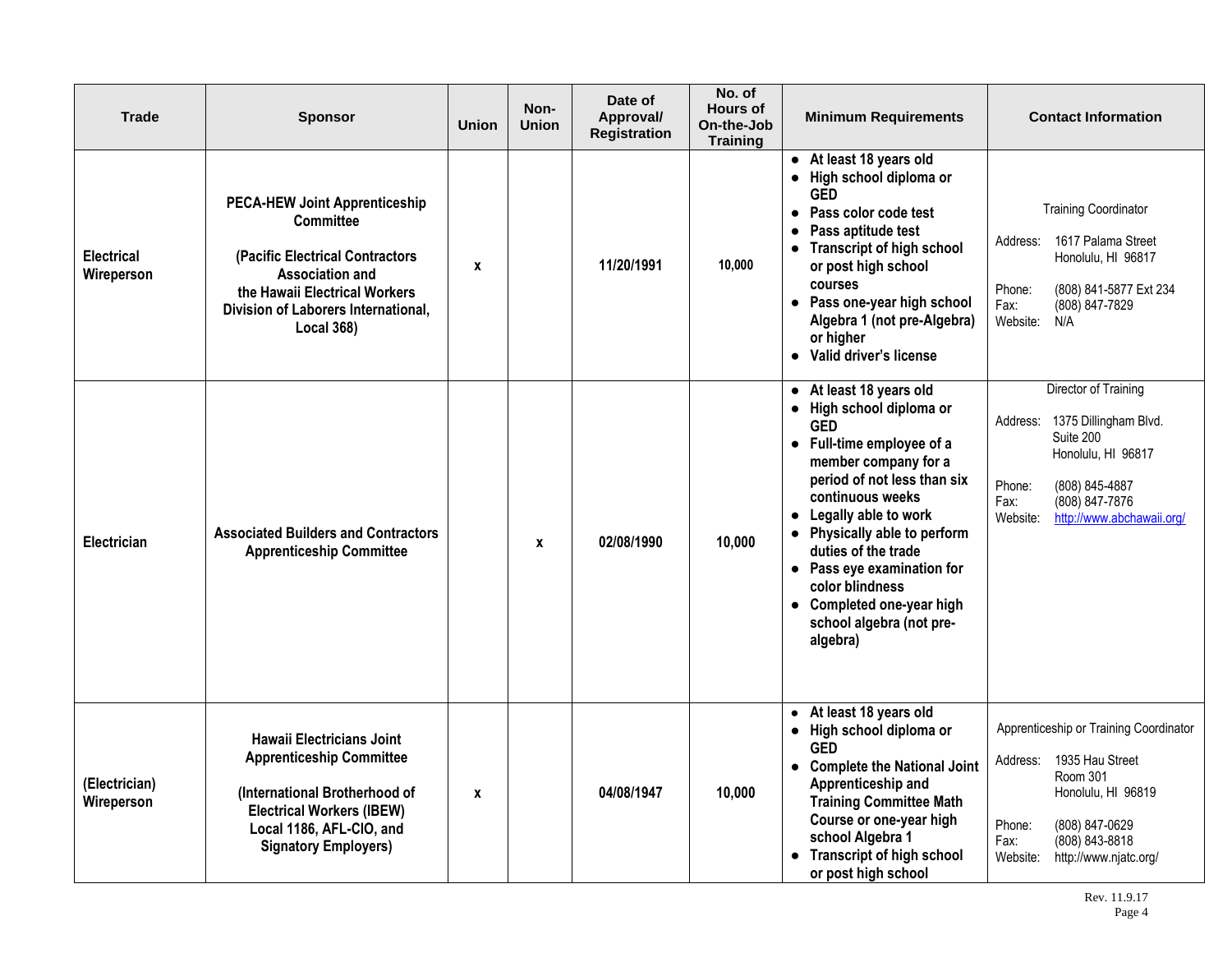| <b>Trade</b>                           | <b>Sponsor</b>                                                                                                                                                                                                                                                                                                                                                 | <b>Union</b>       | Non-<br><b>Union</b> | Date of<br>Approval/<br><b>Registration</b> | No. of<br><b>Hours of</b><br>On-the-Job<br><b>Training</b> | <b>Minimum Requirements</b>                                                                                                                                                                                               | <b>Contact Information</b>                                                                                                                                                              |
|----------------------------------------|----------------------------------------------------------------------------------------------------------------------------------------------------------------------------------------------------------------------------------------------------------------------------------------------------------------------------------------------------------------|--------------------|----------------------|---------------------------------------------|------------------------------------------------------------|---------------------------------------------------------------------------------------------------------------------------------------------------------------------------------------------------------------------------|-----------------------------------------------------------------------------------------------------------------------------------------------------------------------------------------|
|                                        |                                                                                                                                                                                                                                                                                                                                                                |                    |                      |                                             |                                                            | courses<br>• Pass industry aptitude test<br>to qualify for oral interview<br>• Application fee (non-<br>refundable)                                                                                                       |                                                                                                                                                                                         |
| Elevator<br><b>Constructor</b>         | International Union of<br><b>Elevator Constructors Local 126</b><br><b>Joint Apprenticeship Committee</b><br>(International Union of Elevator<br><b>Constructors, Local 126</b><br>and Signatory Employers)                                                                                                                                                    | X                  |                      | 03/27/2003                                  | 6,800                                                      | • At least 18 years old<br>High school diploma or<br>$\bullet$<br><b>GED</b><br>• School transcripts<br>Pass aptitude test (math,<br>reading)<br>• Pass medical exam<br>Physically able to perform<br>duties of the trade | <b>Business Representative</b><br>707 Alakea Street<br>Address:<br>Room 314<br>Honolulu, HI 96813<br>Phone:<br>(808) 536-8653<br>(808) 537-3779<br>Fax:<br>http://iuec.org/<br>Website: |
| <b>Fire Sprinkler</b><br><b>Fitter</b> | Honolulu Joint Apprenticeship and<br><b>Training Committee for the Plumbing</b><br>and Pipefitting Industry<br>aka JATC of UA Plumbers and<br>Fitters, Local 675, AFL-CIO, and<br><b>PAMCAH</b><br>(Plumbing and Mechanical<br><b>Contractors Association of Hawaii</b><br>and<br><b>United Association of Plumbers and</b><br>Pipefitters Local 675, AFL-CIO) | X                  |                      | 10/19/1992                                  | 10,000                                                     | • At least 17 years old<br>High school diploma or<br>$\bullet$<br><b>GED</b><br>• School transcripts<br>Pass placement evaluation<br>with minimum score of 70%<br>• Driver's license                                      | <b>Training Coordinator</b><br>720 Iwilei Road, Suite 222<br>Address:<br>Honolulu, HI 96817<br>Phone:<br>(808) 456-0585<br>(808) 456-7131<br>Fax:<br>Website:<br>http://www.ua.org/     |
| <b>Floor Layer</b>                     | Joint Apprenticeship and Training<br><b>Committee for Floor Layers</b><br>(Hawaii Floor Covering Association<br>and Carpet, Linoleum, and<br>Soft Tile Union Local 1926, AFL-CIO)                                                                                                                                                                              | $\pmb{\mathsf{x}}$ |                      | 02/17/1966                                  | 8,000                                                      | • At least 18 years old<br><b>Driver's license</b><br><b>Distinguish colors</b><br>• High school diploma or<br>equivalent<br>Physically able to perform<br>$\bullet$<br>duties                                            | <b>Training Coordinator</b><br>2240 Young Street<br>Address:<br>Honolulu, HI 96826<br>Phone:<br>(808) 942-3988<br>Fax:<br>(808) 946-6667<br>http://www.iupat.org/<br>Website:           |
| Glazier                                | Joint Apprenticeship Committee for<br>Glaziers, Architectural Metal and<br><b>Glassworkers Industry</b><br>aka Glaziers, Architectural Metal and<br><b>Glassworkers JATC</b><br>(Glass/Metal Contractors<br>Association of Hawaii and                                                                                                                          | $\boldsymbol{x}$   |                      | 04/01/2001                                  | 10,000                                                     | • At least 18 years old<br>High school diploma or<br>$\bullet$<br><b>GED</b><br><b>Driver's license</b><br>$\bullet$<br>• Physically able to perform<br>duties of the trade                                               | Training Coordinator<br>2240 Young Street<br>Address:<br>Honolulu, HI 96826<br>(808) 942-3988<br>Phone:<br>Fax:<br>(808) 946-6667<br>Website:<br>http://www.iupat.org/                  |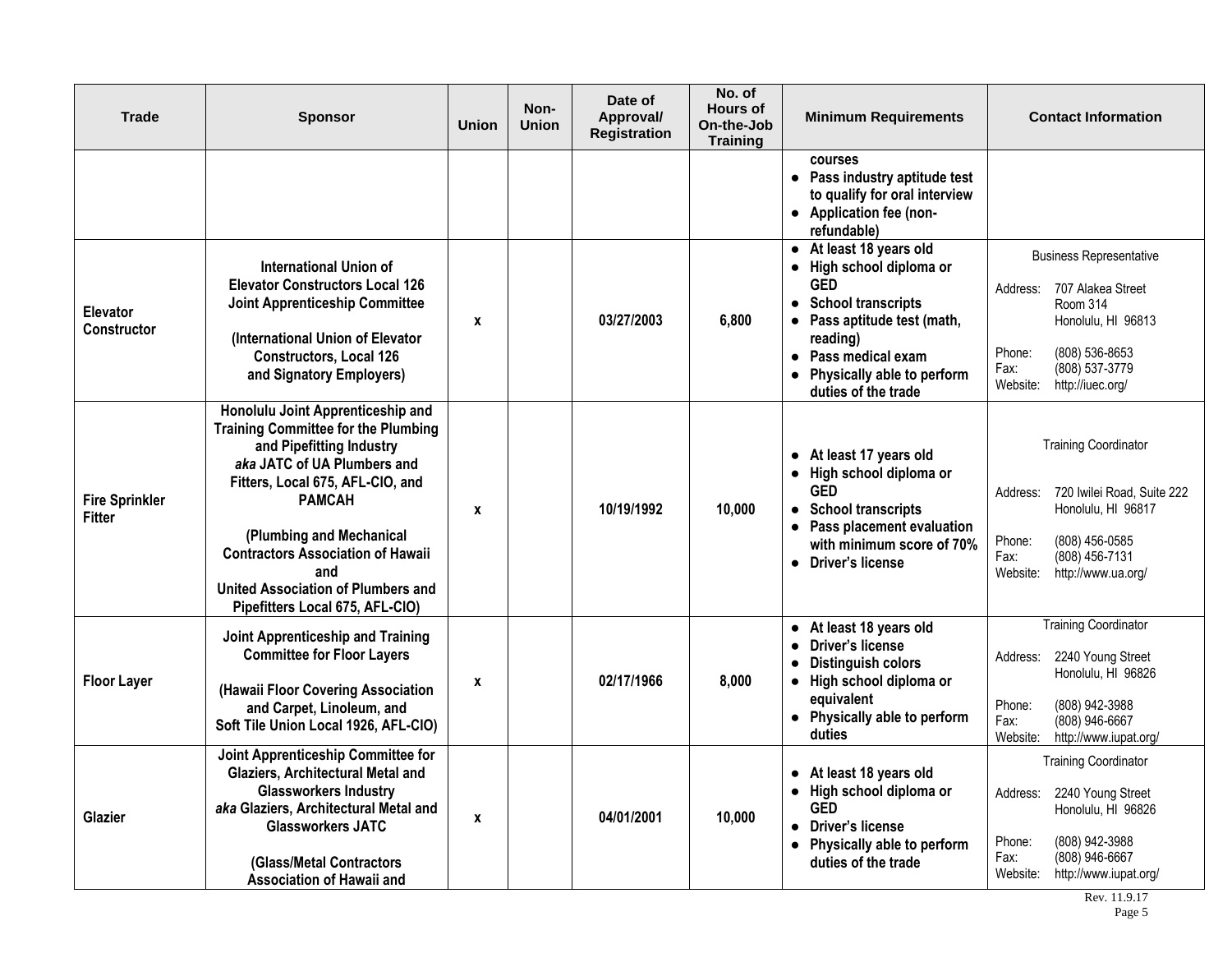| <b>Trade</b>                                                   | <b>Sponsor</b>                                                                                                                                                                                                                                                                              | <b>Union</b>     | Non-<br><b>Union</b> | Date of<br>Approval/<br><b>Registration</b> | No. of<br><b>Hours of</b><br>On-the-Job<br><b>Training</b> | <b>Minimum Requirements</b>                                                                                                                                                                                                                                                                                                                                                 | <b>Contact Information</b>                                                                                                                                                                  |
|----------------------------------------------------------------|---------------------------------------------------------------------------------------------------------------------------------------------------------------------------------------------------------------------------------------------------------------------------------------------|------------------|----------------------|---------------------------------------------|------------------------------------------------------------|-----------------------------------------------------------------------------------------------------------------------------------------------------------------------------------------------------------------------------------------------------------------------------------------------------------------------------------------------------------------------------|---------------------------------------------------------------------------------------------------------------------------------------------------------------------------------------------|
|                                                                | <b>Other Signatory Contractors and the</b><br>Glaziers, Architectural Metal and<br><b>Glassworkers Union</b><br>Local 1889, AFL-CIO)                                                                                                                                                        |                  |                      |                                             |                                                            |                                                                                                                                                                                                                                                                                                                                                                             |                                                                                                                                                                                             |
| <b>Hazardous Waste</b><br><b>Material</b><br><b>Technician</b> | Hawaii Laborers; Union Local 368                                                                                                                                                                                                                                                            | $\boldsymbol{x}$ |                      | 9/19/2017                                   | 4000                                                       | At least 18 years old<br>$\bullet$<br><b>High School Diploma</b><br>or GED<br>Possess a Valid<br><b>Driver's License</b><br>Pass a Pre-<br>$\bullet$<br><b>Evaluation course</b><br>Physical abilities to<br>perform duties of the<br>trade                                                                                                                                 | 96-138 Farrington Highway<br>Pearl City, Hawaii 96782<br>Phone (808) 455-7979                                                                                                               |
| <b>Heat and Frost</b><br>Insulator                             | Honolulu Joint Apprenticeship<br><b>Committee for the</b><br><b>Heat and Frost Asbestos Insulator</b><br><b>Trade</b><br>(Heat and Frost Insulators and<br>Asbestos Workers, Local 132, and<br><b>Signatory Participating Employers)</b>                                                    | $\mathbf{x}$     |                      | 07/23/1971                                  | 10,000                                                     | • At least 18 years old<br>High school diploma or<br>$\bullet$<br><b>GED</b><br>• Physically able to perform<br>duties of the trade                                                                                                                                                                                                                                         | <b>Training Coordinator</b><br>1019 Lauia Street<br>Address:<br>Bay #4<br>Kapolei, HI 96707<br>Phone:<br>(808) 521-6405<br>(808) 523-9861<br>Fax:<br>http://www.insulators.org/<br>Website: |
| <b>Heavy Duty</b><br>Repairman and<br>Welder                   | <b>Hawaii Joint Apprenticeship</b><br><b>Committee for</b><br><b>Operating Engineers</b><br>(General Contractors Labor<br><b>Association and the Building</b><br><b>Industry Labor Association and</b><br><b>International Union of Operating</b><br>Engineers,<br>Local Union #3, AFL-CIO) | X                |                      | 11/14/1967                                  | 8,000                                                      | At least 18 years old<br>$\bullet$<br>• High school diploma or<br><b>GED or C-based test</b><br>• Physically able to perform<br>duties of the trade<br><b>School transcripts</b><br>$\bullet$<br>Driver's license<br>$\bullet$<br>• Current State DOT PUC<br>physical<br>• Ranked on general<br>knowledge and hands on<br>test<br>Have reliable transportation<br>$\bullet$ | State Administrator<br>P.O. Box 428<br>Address:<br>Kahuku, HI 96731-0428<br>Phone:<br>(808) 232-2001<br>(808) 232-2217<br>Fax:<br>Website:<br>http://oe3.org/training/                      |
| <b>Ironworker</b><br>Shop Fabricator /<br>Welder               | Hawaii Shopmen's Local 803<br>Joint Apprenticeship and Training<br>Committee<br>(International Association of Bridge,                                                                                                                                                                       | X                |                      | 12/31/1963                                  | 8,000                                                      | At least 18 years old<br>$\bullet$<br>• High school diploma or<br><b>GED</b><br>• Physically able to perform<br>duties of the trade                                                                                                                                                                                                                                         | <b>Training Coordinator</b><br>94-497 Ukee Street<br>Address:<br>Waipahu, HI 96797<br>Phone:<br>(808) 671-4344                                                                              |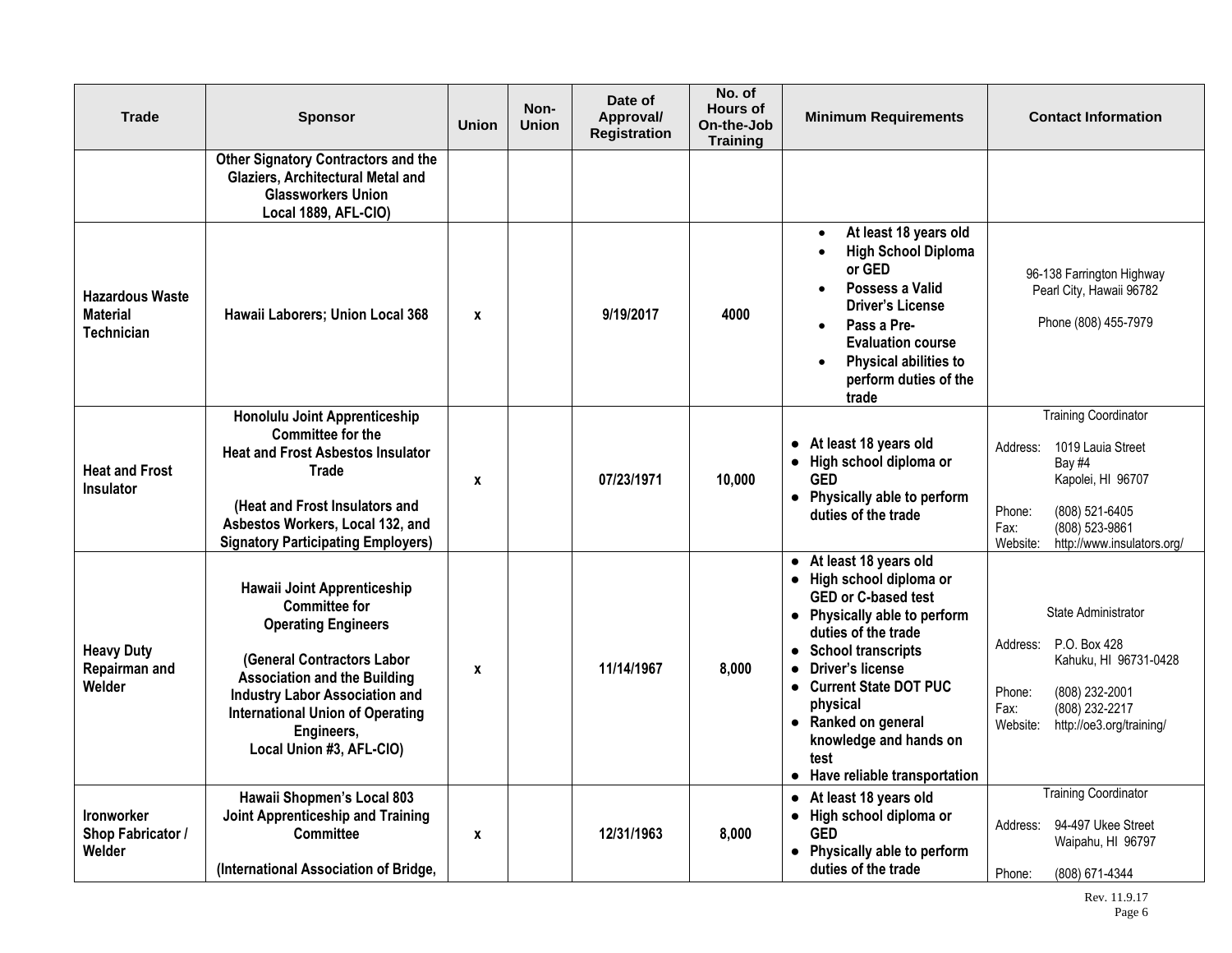| <b>Trade</b>                       | <b>Sponsor</b>                                                                                                                                                                                                                                                                                     | <b>Union</b> | Non-<br><b>Union</b> | Date of<br>Approval/<br><b>Registration</b> | No. of<br><b>Hours of</b><br>On-the-Job<br><b>Training</b> | <b>Minimum Requirements</b>                                                                                           | <b>Contact Information</b>                                                                                                                                                          |
|------------------------------------|----------------------------------------------------------------------------------------------------------------------------------------------------------------------------------------------------------------------------------------------------------------------------------------------------|--------------|----------------------|---------------------------------------------|------------------------------------------------------------|-----------------------------------------------------------------------------------------------------------------------|-------------------------------------------------------------------------------------------------------------------------------------------------------------------------------------|
|                                    | <b>Structural and Ornamental</b><br>Ironworkers, Local 803, AFL-CIO,<br>and<br><b>Participating Employers)</b>                                                                                                                                                                                     |              |                      |                                             |                                                            | Must be sponsored by<br>employer who is signatory<br>to the Shopmen's Local 803<br>collective bargaining<br>agreement | (808) 676-1144<br>Fax:<br>Website:<br>http://www.ironworkers.org/                                                                                                                   |
| <b>Ironworker</b><br>(Reinforcing) | Joint Apprenticeship Committee for<br>Ironworker (Reinforcing)<br>aka Ironworkers Joint<br><b>Apprenticeship Committee</b><br>(Reinforcing)<br>(International Association of Bridge,<br><b>Structural and Ornamental</b><br>Ironworkers, Local 625, AFL-CIO and<br><b>Participating Employers)</b> | X            |                      | 06/26/1953                                  | 6,000                                                      | At least 16 years old<br>Physically able to perform<br>$\bullet$<br>duties of the trade                               | <b>Training Coordinator</b><br>94-497 Ukee Street<br>Address:<br>Waipahu, HI 96797<br>(808) 671-8225<br>Phone:<br>Fax:<br>(808) 676-1144<br>Website:<br>http://www.ironworkers.org/ |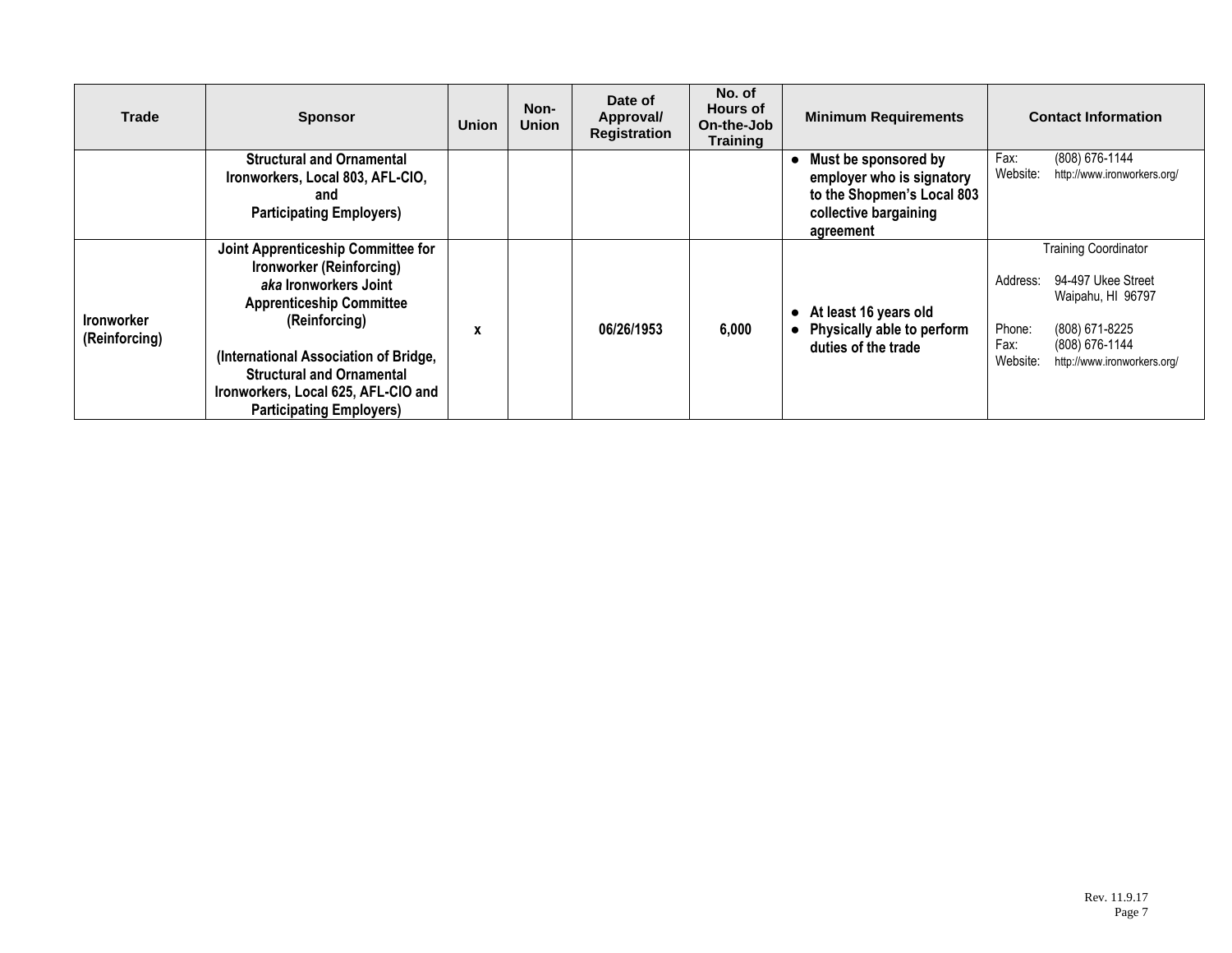| <b>Trade</b>                               | <b>Sponsor</b>                                                                                                                                                                                                                                                                                   | <b>Union</b> | Non-<br><b>Union</b> | Date of<br>Approval/<br><b>Registration</b> | No. of<br><b>Hours of</b><br>On-the-Job<br><b>Training</b> | <b>Minimum Requirements</b>                                                                                                                                                                                                                                                                       | <b>Contact Information</b>                                                                                                                                                                             |
|--------------------------------------------|--------------------------------------------------------------------------------------------------------------------------------------------------------------------------------------------------------------------------------------------------------------------------------------------------|--------------|----------------------|---------------------------------------------|------------------------------------------------------------|---------------------------------------------------------------------------------------------------------------------------------------------------------------------------------------------------------------------------------------------------------------------------------------------------|--------------------------------------------------------------------------------------------------------------------------------------------------------------------------------------------------------|
| Ironworker<br>(Structural)                 | Joint Apprenticeship Committee for<br>Ironworker (Structural)<br>aka Ironworkers Joint<br><b>Apprenticeship Committee</b><br>(Structural)<br>(International Association of Bridge,<br><b>Structural and Ornamental</b><br>Ironworkers, Local 625, AFL-CIO and<br><b>Participating Employers)</b> | X            |                      | 03/01/1961                                  | 6,000                                                      | • At least 16 years old<br>• Physically able to perform<br>duties of the trade                                                                                                                                                                                                                    | <b>Training Coordinator</b><br>94-497 Ukee Street<br>Address:<br>Waipahu, HI 96797<br>Phone:<br>(808) 671-8225<br>(808) 676-1144<br>Fax:<br>Website:<br>http://www.ironworkers.org/                    |
| Landscape and<br><b>Irrigation Laborer</b> | <b>Hawaii Laborers Union Local 368</b>                                                                                                                                                                                                                                                           | $\mathbf{x}$ |                      | 03/30/2016                                  | 4,000                                                      | At least 18 years old<br>$\bullet$<br>• High school diploma or<br>GED or 10th grade<br>education<br>Valid driver's license<br>$\bullet$<br>• Complete and pass the Pre-<br>Landscape and Irrigation<br><b>Apprentice Evaluation</b><br>Course                                                     | Director of Training<br>96-138 Farrington Hwy.<br>Address:<br>Pearl City, HI 96782<br>Phone:<br>(808) 455-7979<br>Fax:<br>$(808)$ 456-8689<br>http://www.liuna.org/<br>Website:                        |
| <b>Painter</b>                             | Joint Apprenticeship and Training<br><b>Committee for Painters</b><br>(Painting and Decorating<br><b>Contractors of Hawaii (PDCA)</b><br>and the International Union of<br><b>Painters and Allied Trades (IUPAT)</b><br>Local 1791, AFL-CIO)                                                     | X            |                      | 09/01/1961                                  | 8,000                                                      | At least 18 years old<br>$\bullet$<br>• High school diploma or<br><b>GED</b><br><b>Driver's license</b><br>$\bullet$<br>• Physically able to perform<br>the duties of the trade<br>• Pass color code vision test<br>• Pass entry level test of<br>math and vocabulary                             | <b>Training Coordinator</b><br>Address:<br>2240 Young Street<br>Honolulu, HI 96826<br>Phone:<br>(808) 947-6606<br>Fax:<br>(808) 942-0195<br>Websites:<br>http://www.dc50.org/<br>http://www.iupat.org/ |
| <b>Painter</b>                             | <b>Associated Builders and Contractors</b><br><b>Apprenticeship Committee</b>                                                                                                                                                                                                                    |              | $\mathbf{x}$         | 05/02/1990                                  | 8,000                                                      | • At least 18 years old<br>• Full-time employee of a<br>member company for a<br>period of not less than six<br>continuous weeks<br>Legally able to work<br>$\bullet$<br>Physically able to perform<br>$\bullet$<br>duties of the trade<br>• Pass physical examination<br>if required by Committee | Director of Training<br>1375 Dillingham Blvd.<br>Address:<br>Suite 200<br>Honolulu, HI 96817<br>Phone:<br>(808) 845-4887<br>Fax:<br>(808) 847-7876<br>Website:<br>http://www.abchawaii.org/            |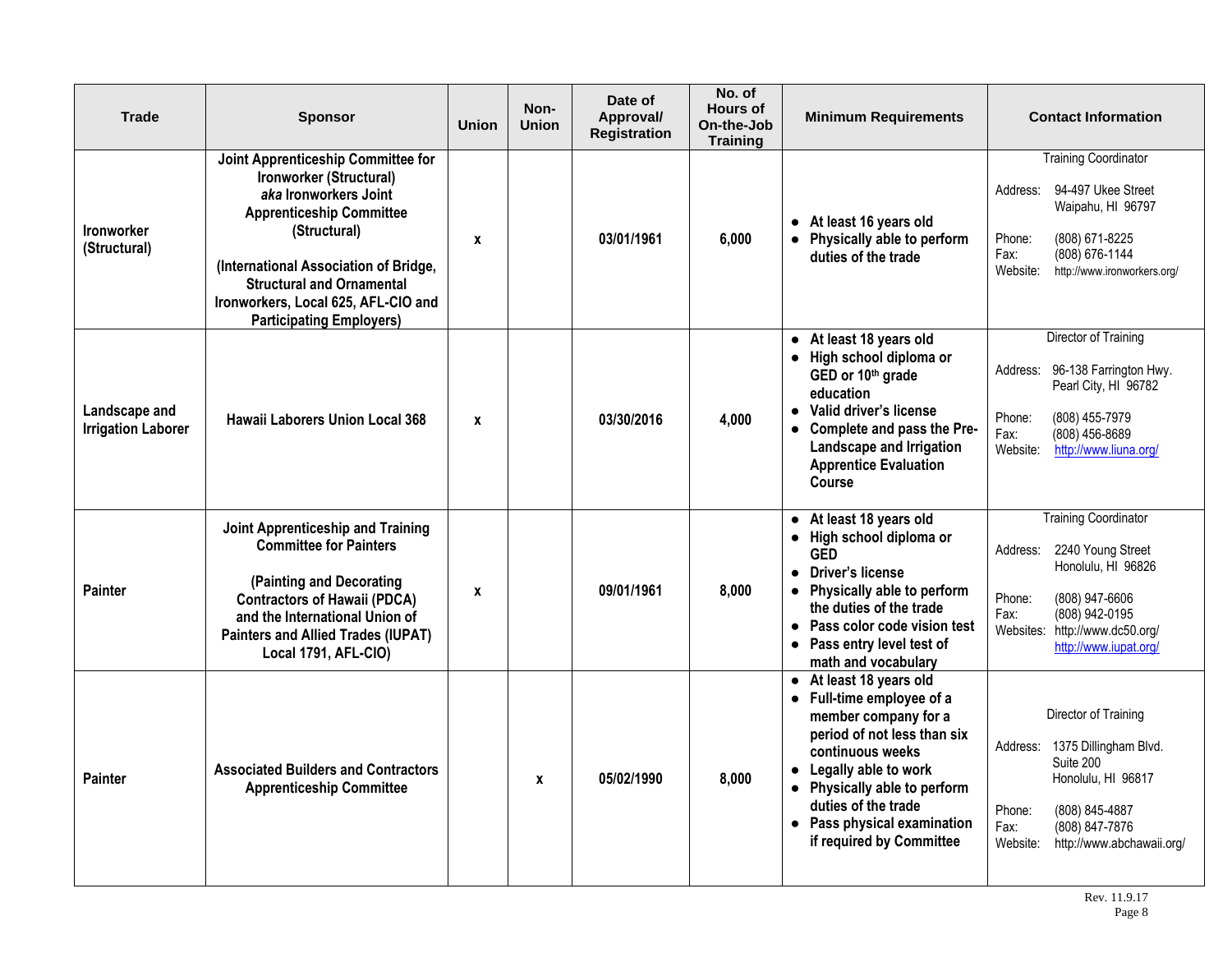| Trade                                  | <b>Sponsor</b>                                                                                                                                                                                                                                                          | <b>Union</b> | Non-<br><b>Union</b> | Date of<br>Approval/<br><b>Registration</b> | No. of<br><b>Hours of</b><br>On-the-Job<br><b>Training</b> | <b>Minimum Requirements</b>                                                                                                                                                                                                                                                                                                                       | <b>Contact Information</b>                                                                                                                                                 |
|----------------------------------------|-------------------------------------------------------------------------------------------------------------------------------------------------------------------------------------------------------------------------------------------------------------------------|--------------|----------------------|---------------------------------------------|------------------------------------------------------------|---------------------------------------------------------------------------------------------------------------------------------------------------------------------------------------------------------------------------------------------------------------------------------------------------------------------------------------------------|----------------------------------------------------------------------------------------------------------------------------------------------------------------------------|
|                                        |                                                                                                                                                                                                                                                                         |              |                      |                                             |                                                            |                                                                                                                                                                                                                                                                                                                                                   |                                                                                                                                                                            |
| <b>Painter</b>                         | Color Dynamics, Inc.                                                                                                                                                                                                                                                    |              | X                    | 12/01/1989                                  | 8,000                                                      | At least 16 years old<br>$\bullet$<br>Physically fit to perform<br>duties of the trade<br>Must not be color blind<br>$\bullet$                                                                                                                                                                                                                    | President<br>816 Gulick Avenue<br>Address:<br>Honolulu, HI 96819<br>Phone:<br>(808) 848-7000<br>Fax:<br>(808) 842-0800<br>Website:<br>http://www.colordynamics.com         |
| <b>Painter</b>                         | <b>Kawika's Painting</b>                                                                                                                                                                                                                                                |              | X                    | 10/01/1984                                  | 8,000                                                      | • At least 16 years old<br>Physically fit to perform<br>$\bullet$<br>duties of the trade<br>• Must not be color blind                                                                                                                                                                                                                             | President<br>2147 Eluwene Street<br>Address:<br>Honolulu, HI 96819<br>Phone:<br>(808) 848-0003<br>Fax:<br>$(808) 842 - 1908$<br>Website:<br>http://www.kawikaspainting.com |
| Paving<br><b>Equipment</b><br>Operator | Hawaii Joint Apprenticeship<br><b>Committee for Operating Engineers</b><br>(General Contractors Labor<br><b>Association and the Building</b><br><b>Industry Labor Association and</b><br><b>International Union of Operating</b><br>Engineers, Local Union #3, AFL-CIO) | $\mathbf x$  |                      | 04/29/2010                                  | 4,000                                                      | • At least 18 years old<br>• High school diploma or<br><b>GED or C-based test</b><br>• Physically able to perform<br>duties of the trade<br>• School transcripts<br>• Driver's license showing<br>address in HI<br>• Current State DOT PUC<br>physical<br>• Ranked on general<br>knowledge and hands on<br>test<br>• Have reliable transportation | State Administrator<br>P.O. Box 428<br>Address:<br>Kahuku, HI 96731-0428<br>Phone:<br>(808) 232-2001<br>(808) 232-2217<br>Fax:<br>http://oe3.org/training/<br>Website:     |
| <b>Plasterer</b>                       | Joint Apprenticeship Committee for<br><b>Plasterers</b><br>(Pacific Bureau for Lathing and<br>Plastering<br>and the<br><b>Operative Plasterers and Cement</b><br>Finishers Association of the U.S. and                                                                  | $\mathbf{x}$ |                      | 06/30/1959                                  | 8,000                                                      | • At least 16 years old<br>Physically able to perform<br>$\bullet$<br>duties of the trade                                                                                                                                                                                                                                                         | Director of Training<br>or<br><b>Training Coordinator</b><br>Hawaii Masons &<br>Address:<br><b>Plasterers Training</b><br>1188 Sand Island Parkway<br>Honolulu, HI 96819   |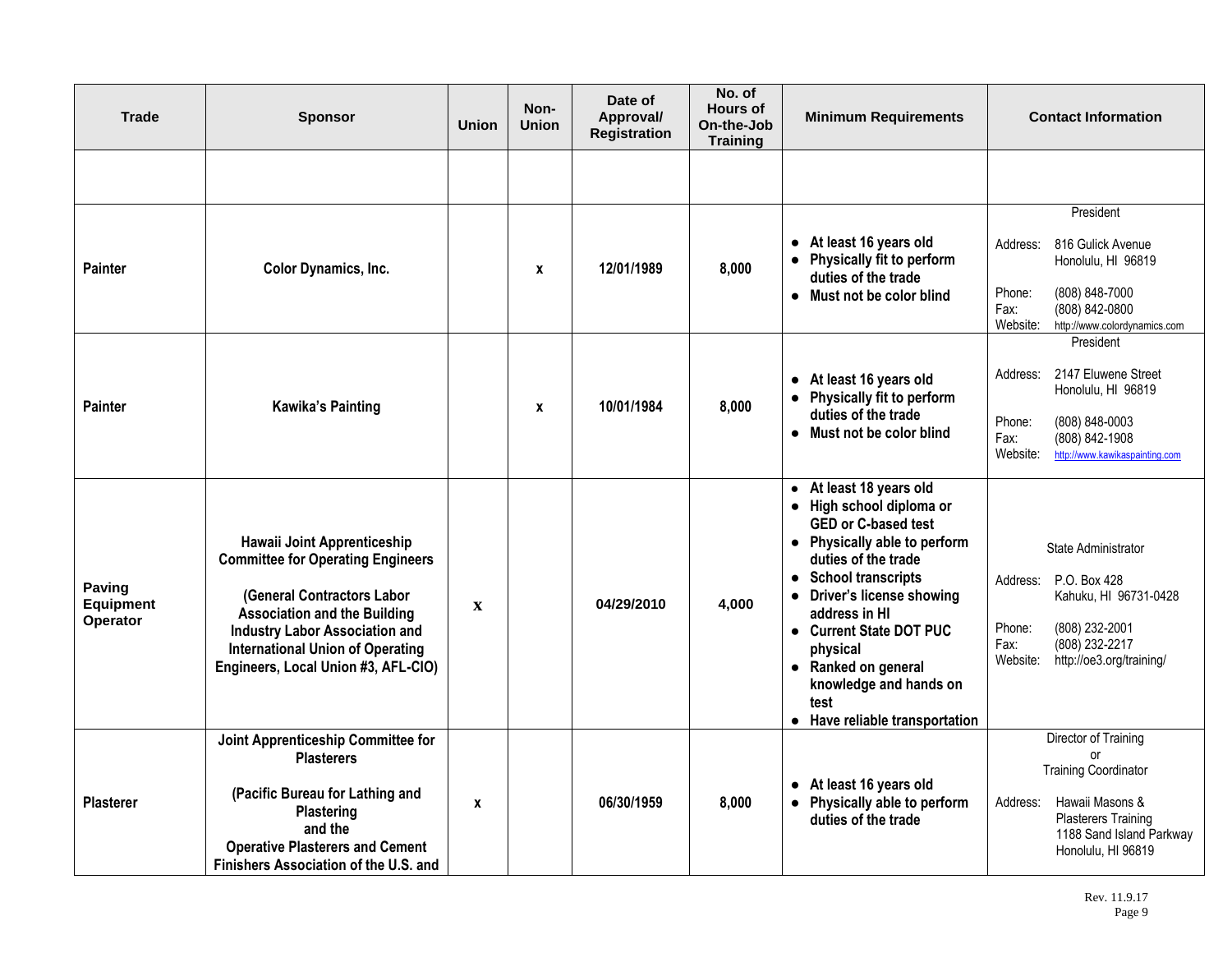| <b>Trade</b>                       | <b>Sponsor</b>                                                                                                                                                                                                                                                                                                                                                 | <b>Union</b> | Non-<br><b>Union</b> | Date of<br>Approval/<br><b>Registration</b> | No. of<br><b>Hours of</b><br>On-the-Job<br><b>Training</b> | <b>Minimum Requirements</b>                                                                                                                                                                                                                                                            | <b>Contact Information</b>                                                                                                                                                                  |
|------------------------------------|----------------------------------------------------------------------------------------------------------------------------------------------------------------------------------------------------------------------------------------------------------------------------------------------------------------------------------------------------------------|--------------|----------------------|---------------------------------------------|------------------------------------------------------------|----------------------------------------------------------------------------------------------------------------------------------------------------------------------------------------------------------------------------------------------------------------------------------------|---------------------------------------------------------------------------------------------------------------------------------------------------------------------------------------------|
|                                    | Canada, Local 630, AFL-CIO)                                                                                                                                                                                                                                                                                                                                    |              |                      |                                             |                                                            |                                                                                                                                                                                                                                                                                        | (808) 848-0565<br>Phone:<br>(808) 847-7068<br>Fax:<br>Website:<br>http://www.opcmia.org/<br>http://www.bacweb.org                                                                           |
| <b>Plumber</b>                     | Honolulu Joint Apprenticeship and<br><b>Training Committee for the Plumbing</b><br>and Pipefitting Industry<br>aka JATC of UA Plumbers and<br>Fitters, Local 675, AFL-CIO, and<br><b>PAMCAH</b><br>(Plumbing and Mechanical<br><b>Contractors Association of Hawaii</b><br>and<br><b>United Association of Plumbers and</b><br>Pipefitters Local 675, AFL-CIO) | X            |                      | 11/14/1952                                  | 10,000                                                     | • At least 17 years old<br>• High school diploma or<br><b>GED</b><br><b>School transcripts</b><br>$\bullet$<br>Pass placement evaluation<br>with a minimum score of<br>70%<br>• Driver's license                                                                                       | <b>Training Coordinator</b><br>720 Iwilei Road, Suite 222<br>Address:<br>Honolulu, HI 96817<br>Phone:<br>(808) 456-0585<br>$(808)$ 456-7131<br>Fax:<br>http://www.ua.org/<br>Website:       |
| <b>Plumber</b>                     | <b>Associated Builders and Contractors</b><br><b>Apprenticeship Committee</b>                                                                                                                                                                                                                                                                                  |              | $\mathbf{x}$         | 02/02/1999                                  | 10,000                                                     | • At least 18 years old<br>• Full-time employee of a<br>member company for a<br>period of not less than six<br>continuous weeks<br>• Legally able to work<br>Physically able to perform<br>$\bullet$<br>duties of the trade<br>• Pass physical examination<br>if required by Committee | Director of Training<br>1375 Dillingham Blvd.<br>Address:<br>Suite 200<br>Honolulu, HI 96817<br>Phone:<br>(808) 845-4887<br>Fax:<br>(808) 847-7876<br>Website:<br>http://www.abchawaii.org/ |
| Pointer-Caulker-<br>Weatherproofer | Joint Apprenticeship Committee for<br>Pointer-Caulker-Weatherproofer<br>(Pointing, Caulking and<br><b>Weatherproofing Contractors</b><br>and the<br><b>International Union of Bricklayers</b><br>and Allied Crafts, Local 1, AFL-CIO)                                                                                                                          | X            |                      | 08/23/1995                                  | 6,000                                                      | • At least 16 years old<br>• High school graduate or<br><b>GED equivalent</b><br>• Physically able to perform<br>duties of the trade                                                                                                                                                   | Director of Training<br>or<br><b>Training Coordinator</b><br>Hawaii Masons &<br>Address:<br><b>Plasterers Training</b><br>1188 Sand Island Parkway<br>Honolulu, HI 96819                    |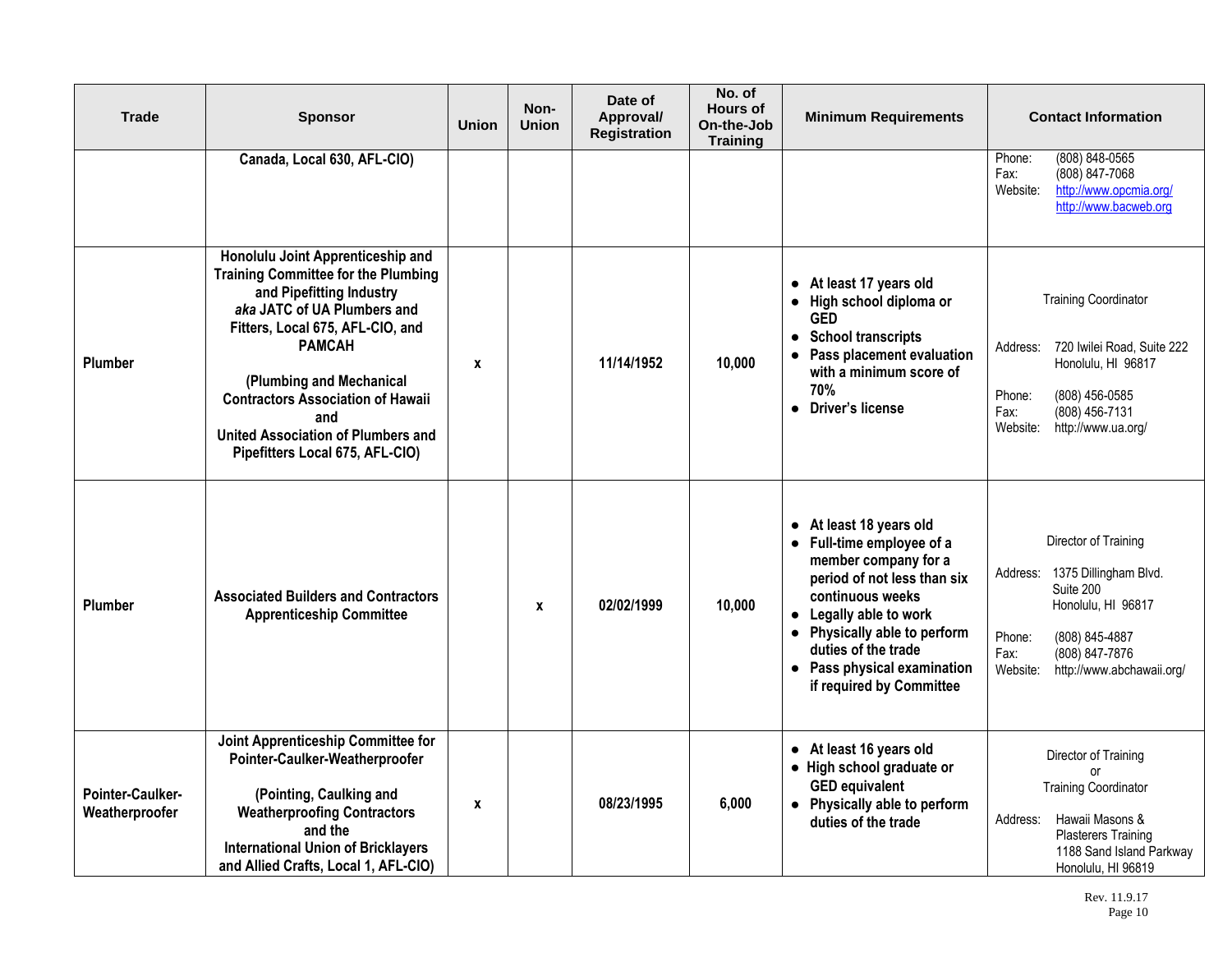| <b>Trade</b>                             | <b>Sponsor</b>                                                                                                                                                                                                                                                                                                                                          | <b>Union</b> | Non-<br><b>Union</b> | Date of<br>Approval/<br><b>Registration</b> | No. of<br><b>Hours of</b><br>On-the-Job<br><b>Training</b> | <b>Minimum Requirements</b>                                                                                                                                                                        | <b>Contact Information</b>                                                                                                                                                                               |
|------------------------------------------|---------------------------------------------------------------------------------------------------------------------------------------------------------------------------------------------------------------------------------------------------------------------------------------------------------------------------------------------------------|--------------|----------------------|---------------------------------------------|------------------------------------------------------------|----------------------------------------------------------------------------------------------------------------------------------------------------------------------------------------------------|----------------------------------------------------------------------------------------------------------------------------------------------------------------------------------------------------------|
|                                          |                                                                                                                                                                                                                                                                                                                                                         |              |                      |                                             |                                                            |                                                                                                                                                                                                    | (808) 848-0565<br>Phone:<br>Fax:<br>(808) 847-7068<br>Website:<br>http://www.bacweb.org                                                                                                                  |
| Refrigeration<br><b>Air-Conditioning</b> | Honolulu Joint Apprenticeship and<br><b>Training Committee for the Plumbing</b><br>and Pipefitting Industry<br>aka JATC of UA Plumbers and<br>Fitters, Local 675, AFL-CIO, and<br><b>PAMCAH</b><br>(Plumbing and Mechanical<br><b>Contractors Association of Hawaii</b><br>and<br>United Association of Plumbers and<br>Pipefitters Local 675, AFL-CIO) | X            |                      | 09/04/1962                                  | 10,000                                                     | • At least 17 years old<br>High school diploma or<br><b>GED</b><br><b>School transcripts</b><br>$\bullet$<br>Pass placement evaluation<br>with a minimum score of<br>70%<br>Driver's license       | <b>Training Coordinator</b><br>720 Iwilei Road, Suite 222<br>Address:<br>Honolulu, HI 96817<br>(808) 456-0585<br>Phone:<br>Fax:<br>(808) 456-7131<br>Website:<br>http://www.ua.org/                      |
| <b>Roofer</b>                            | Joint Apprenticeship and Training<br><b>Committee for Roofers</b><br>(United Union of Roofers,<br><b>Waterproofers and Allied Workers,</b><br>AFL-CIO, Local 221, and<br><b>All Participating Employers)</b>                                                                                                                                            | X            |                      | 01/13/1968                                  | 8,000                                                      | • At least 16 years old<br>High school diploma or<br>$\bullet$<br><b>GED</b><br><b>Driver's license</b><br>Physically able to perform<br>$\bullet$<br>duties of the trade<br>Able to lift 100 lbs. | <b>Training Director</b><br>2045 Kamehameha IV Rd.<br>Address:<br><b>Room 203</b><br>Honolulu, HI 96819<br>(808) 847-5757<br>Phone:<br>Fax:<br>(808) 848-8707<br>Website:<br>http://www.unionroofers.com |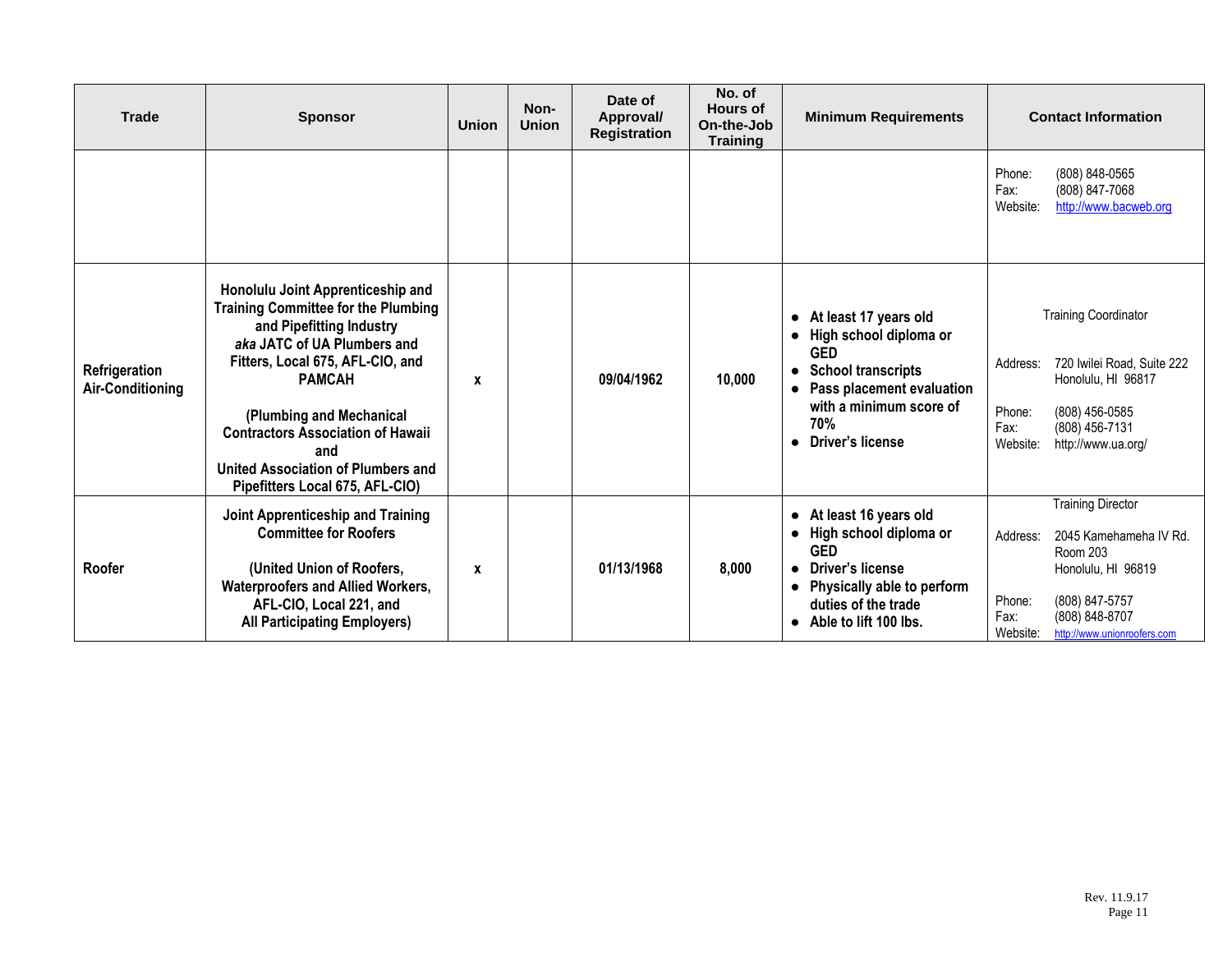| <b>Trade</b>                 | <b>Sponsor</b>                                                                                                                                                                                                                                                                                                                                                 | <b>Union</b> | Non-<br><b>Union</b> | Date of<br>Approval/<br><b>Registration</b> | No. of<br><b>Hours of</b><br>On-the-Job<br><b>Training</b> | <b>Minimum Requirements</b>                                                                                                                                                                                                                                                 | <b>Contact Information</b>                                                                                                                                                                    |
|------------------------------|----------------------------------------------------------------------------------------------------------------------------------------------------------------------------------------------------------------------------------------------------------------------------------------------------------------------------------------------------------------|--------------|----------------------|---------------------------------------------|------------------------------------------------------------|-----------------------------------------------------------------------------------------------------------------------------------------------------------------------------------------------------------------------------------------------------------------------------|-----------------------------------------------------------------------------------------------------------------------------------------------------------------------------------------------|
| Roofer                       | <b>Associated Builders and Contractors</b><br><b>Apprenticeship Committee</b>                                                                                                                                                                                                                                                                                  |              | $\mathbf{x}$         | 01/09/1996                                  | 7,000                                                      | • At least 18 years old<br>• Full-time employee of a<br>member company for a<br>period of not less than six<br>continuous weeks<br>• Legally able to work<br>• Physically able to perform<br>duties of the trade<br>• Pass physical examination<br>if required by Committee | Director of Training<br>Address:<br>1375 Dillingham Blvd.<br>Suite 200<br>Honolulu, HI 96817<br>Phone:<br>(808) 845-4887<br>Fax:<br>(808) 847-7876<br>Website:<br>http://www.abchawaii.org/   |
| <b>Sheet Metal</b><br>Worker | Hawaii Joint Apprenticeship<br><b>Committee for the</b><br><b>Sheet Metal Industry</b><br>(Sheet Metal Contractor's<br><b>Association and</b><br><b>Sheet Metal Workers'</b><br><b>International Association, Local 293)</b>                                                                                                                                   | X            |                      | 01/02/1958                                  | 10,000                                                     | • At least 18 years old<br>• High school diploma or<br><b>GED</b><br>• Complete industry test<br>• Driver's license<br>• Physically able to perform<br>work                                                                                                                 | Apprenticeship Coordinator<br>1405 North King Street<br>Address:<br>Room 403<br>Honolulu, HI 96817<br>Phone:<br>(808) 841-6106<br>Fax:<br>(808) 841-1842<br>Website:<br>http://www.smwia.org/ |
| Steamfitter/<br>Welder       | Honolulu Joint Apprenticeship and<br><b>Training Committee for the Plumbing</b><br>and Pipefitting Industry<br>aka JATC of UA Plumbers and<br>Fitters, Local 675, AFL-CIO, and<br><b>PAMCAH</b><br>(Plumbing and Mechanical<br><b>Contractors Association of Hawaii</b><br>and<br><b>United Association of Plumbers and</b><br>Pipefitters Local 675, AFL-CIO) | X            |                      | 02/05/2002                                  | 10,000                                                     | • At least 17 years old<br>High school diploma or<br>$\bullet$<br><b>GED</b><br><b>School transcripts</b><br>$\bullet$<br>• Pass placement evaluation<br>with a minimum score of<br>70%<br>• Driver's license                                                               | <b>Training Coordinator</b><br>720 Iwilei Road, Suite 222<br>Address:<br>Honolulu, HI 96817<br>Phone:<br>(808) 456-0585<br>Fax:<br>(808) 456-7131<br>Website:<br>http://www.ua.org/           |
| <b>Stone Mason</b>           | Joint Apprenticeship Committee for<br><b>Stone Mason Industry</b><br>(Masonry Contractors Association of<br>Hawaii and<br>Local 1 of Hawaii of the Bricklayers<br>and Allied Craftsmen International<br>Union, AFL-CIO, and<br><b>Other Signatory Employers)</b>                                                                                               | X            |                      | 02/10/1964                                  | 8,000                                                      | • At least 16 years old<br>• High school graduate or<br><b>GED equivalent</b><br>• Physically able to perform<br>duties of the trade                                                                                                                                        | Director of Training<br>or<br><b>Training Coordinator</b><br>Hawaii Masons &<br>Address:<br><b>Plasterers</b><br>Training<br>1188 Sand Island Parkway<br>Honolulu, HI 96819                   |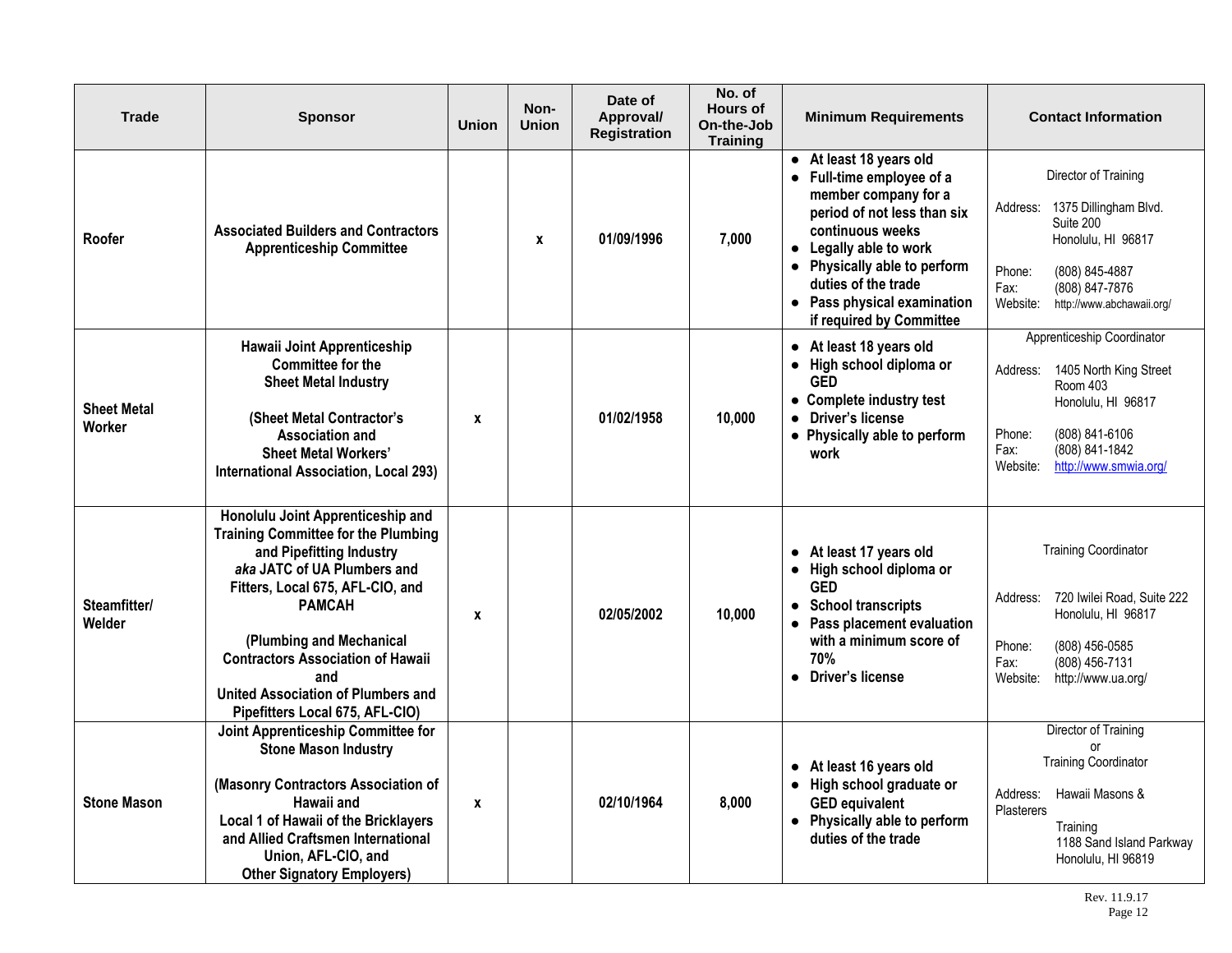| Trade                                                           | <b>Sponsor</b>                                                                                                                                                                                                                                                               | <b>Union</b> | Non-<br><b>Union</b> | Date of<br>Approval/<br><b>Registration</b> | No. of<br><b>Hours of</b><br>On-the-Job<br><b>Training</b> | <b>Minimum Requirements</b>                                                                                                                                                                                                                                                                                                                                                                       | <b>Contact Information</b>                                                                                                                                                                                                                                          |
|-----------------------------------------------------------------|------------------------------------------------------------------------------------------------------------------------------------------------------------------------------------------------------------------------------------------------------------------------------|--------------|----------------------|---------------------------------------------|------------------------------------------------------------|---------------------------------------------------------------------------------------------------------------------------------------------------------------------------------------------------------------------------------------------------------------------------------------------------------------------------------------------------------------------------------------------------|---------------------------------------------------------------------------------------------------------------------------------------------------------------------------------------------------------------------------------------------------------------------|
|                                                                 |                                                                                                                                                                                                                                                                              |              |                      |                                             |                                                            |                                                                                                                                                                                                                                                                                                                                                                                                   | (808) 848-0565<br>Phone:<br>(808) 847-7068<br>Fax:<br>http://www.bacweb.org<br>Website:                                                                                                                                                                             |
| <b>Taper</b>                                                    | Joint Apprenticeship Committee for<br><b>Tapers</b><br><b>(Gypsum Drywall Contractors</b><br>Association of Hawaii and the<br><b>International Brotherhood of</b><br><b>Painters and</b><br><b>Allied Trades Tapers Local</b><br><b>Union 1944, AFL-CIO)</b>                 | X            |                      | 09/01/1967                                  | 8,000                                                      | • At least 18 years old<br>• Physically able to perform<br>duties of the trade<br>Driver's license<br>$\bullet$<br>High school diploma or<br>$\bullet$<br>equivalent                                                                                                                                                                                                                              | <b>Training Coordinator</b><br>2240 Young Street<br>Address:<br>Honolulu, HI 96826<br>(808) 941-0991<br>Phone:<br>(808) 946-6623<br>Fax:<br>Website:<br>http://www.dc50.org/                                                                                        |
| Telecommunication<br><b>CATV Installer</b><br><b>Technician</b> | <b>Hawaii Electricians</b><br><b>Joint Apprenticeship Committee</b><br>aka<br><b>Joint Apprenticeship Committee</b><br>for Telecommunications<br>(International Brotherhood of<br><b>Electrical Workers</b><br>Local Union 1186, AFL-CIO, and<br><b>Signatory Employers)</b> | X            |                      | 09/16/1998                                  | 6,000                                                      | • At least 18 years old<br>• High school diploma or<br><b>GFD</b><br>• Complete the National Joint<br>Apprenticeship and<br><b>Training Committee Math</b><br>Course or one-year high<br>school Algebra 1<br>• Transcript of high school<br>or post high school<br>courses<br>Pass industry aptitude test<br>$\bullet$<br>to qualify for oral interview<br>• Application fee (non-<br>refundable) | Apprenticeship or Training Coordinator<br>1935 Hau Street<br>Address:<br><b>Room 301</b><br>Honolulu, HI 96819<br>(808) 847-0629<br>Phone:<br>(808) 843-8818<br>Fax:<br>http://www.njatc.org/<br>Website:                                                           |
| <b>Tile Setter</b>                                              | Joint Apprenticeship Committee for<br><b>Tile Setters</b><br>(Tile, Marble and Terrazo<br><b>Contractors Association of Hawaii</b><br>and<br>Local 1 of Hawaii of the Bricklayers,<br>and<br>Allied Craftsmen International Union<br>of America, AFL-CIO)                    | X            |                      | 06/24/1958                                  | 8,000                                                      | • At least 16 years old<br>• High school graduate or<br><b>GED equivalent</b><br>• Physically able to perform<br>duties of the trade                                                                                                                                                                                                                                                              | Director of Training<br>or<br><b>Training Coordinator</b><br>Hawaii Masons &<br>Address:<br><b>Plasterers Training</b><br>1188 Sand Island Parkway<br>Honolulu, HI 96819<br>(808) 848-0565<br>Phone:<br>(808) 847-7068<br>Fax:<br>Website:<br>http://www.bacweb.org |